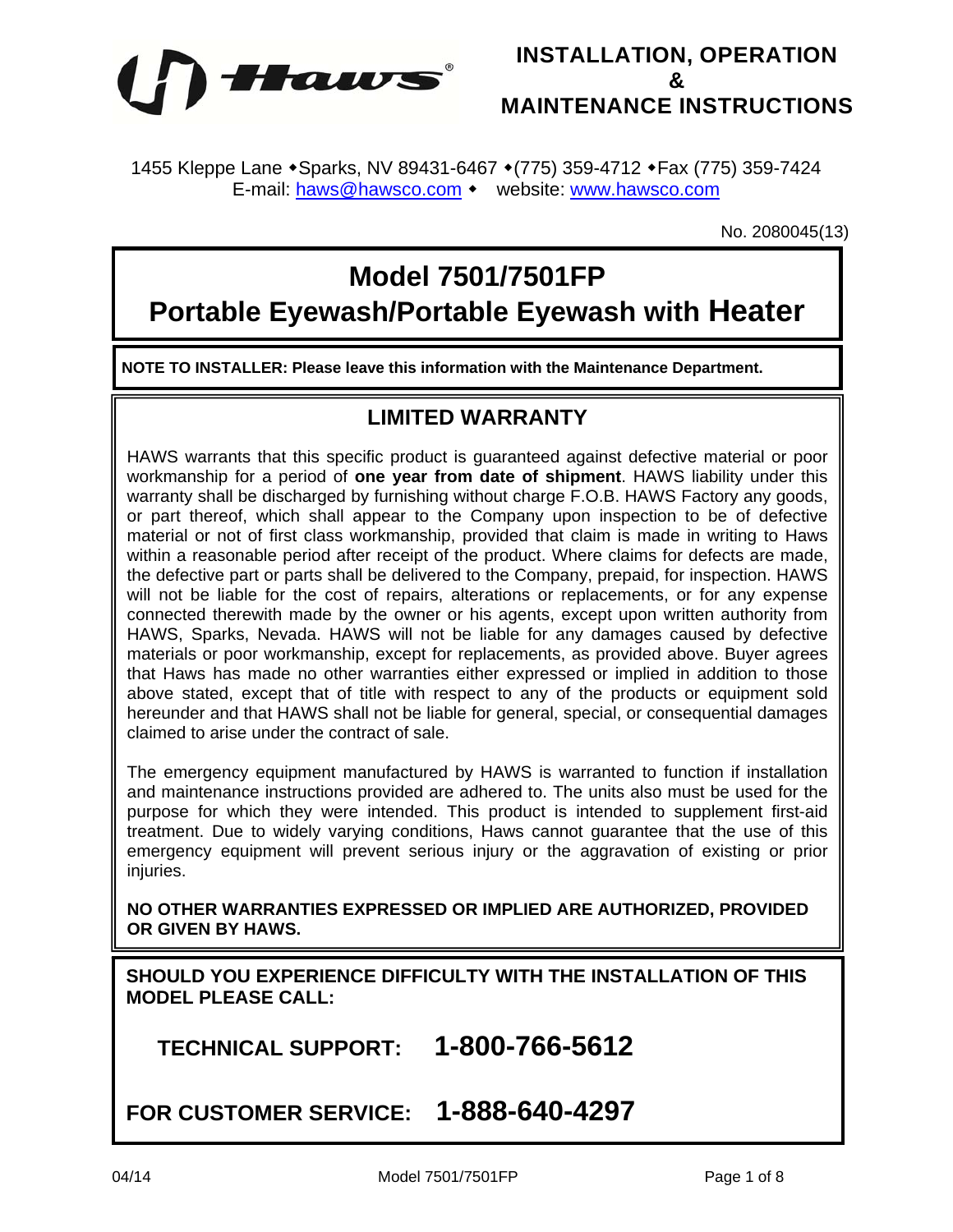**RECOMMENDED TOOLS:** Three 1/4" diameter anchors suitable for supporting filled eyewash (approximately 80 pounds), and tools needed to install these anchors.

**LOCATION OF UNIT:** The Model 7501/7501FP Portable Eyewash should be installed in close proximity to potential accident areas. It should be clearly identified, free from obstructions and easily accessible. **NOTE: Personal wash unit Model 7501 shall be protected from freezing. Models 7501/7501FP shall not be exposed to ambient temperatures exceeding 38⁰C (100⁰F).** 

**ELECTRICAL CONNECTIONS:** The Model 7501FP requires a 120 VAC, three-prong outlet PROTECTED BY a Class A GROUND FAULT CIRCUIT INTERRUPTER (GFCI). It is provided with a heavy-duty 8 foot power cord and draws up to 720 Watts.

# **INSTALLATION INSTRUCTIONS**

### **NOTES: Instructions apply to both models unless otherwise specified.**

**STEP 1: Model 7501**: Mount unit to wall utilizing "J" bracket (supplied). Note: ¼" mounting hardware not supplied. See Installation Drawing on Page 6 of 8.

> **Model 7501FP**: Mount unit to wall utilizing "J" bracket and six rubber spacers (supplied). Locate two rubber spacers behind each bolt hole in "J" bracket. Note: ¼" mounting hardware is not supplied. See Installation Drawing on Page 7 of 8.

**STEP 2:** Make sure portable eyewash unit is level from front to back and left to right before securing bracket to wall. Eyewash nozzles should be between 33 inches (83.8 cm) and 45 inches (114.3 cm) above the floor when eyewash arm is in the active (lowered) position (See Installation Drawings, pages 6 and 7 of 8).

#### **IMPORTANT:**

### **DO NOT FILL PAST WATER FILL LINE AS LEAKAGE WILL OCCUR AT THE EYEWASH HEADS.**

 Filled eyewash unit is heavy (approximately 80 pounds). Wall bracket anchors (Quantity 3 - not supplied) must be strong enough to support the filled eyewash and the weight of a worker leaning on eyewash.

**STEP 3:** Fill up to fill line (see important note above). Requires 8.75 gallons (max) of water, (make sure that no debris or contaminants of any kind are present in the flushing fluid). Make sure unit is level from front to back and left to right. If installed as indicated, eyewash unit will provide 15-minute duration of flow.

### **CAUTION – MAKE SURE MODEL 7501FP EYEWASH UNIT IS FILLED WITH FLUSHING FLUID (UP TO FILL LINE) BEFORE CONNECTING HEATER TO POWER SOURCE.**

- **STEP 4:** Model 7501FP: Connect heater to power source (See Electrical Connections above).
- **STEP 5:** Take proper precautions to help prevent the growth of potentially harmful bacteria in eyewash tanks. (Refer to Maintenance Instructions).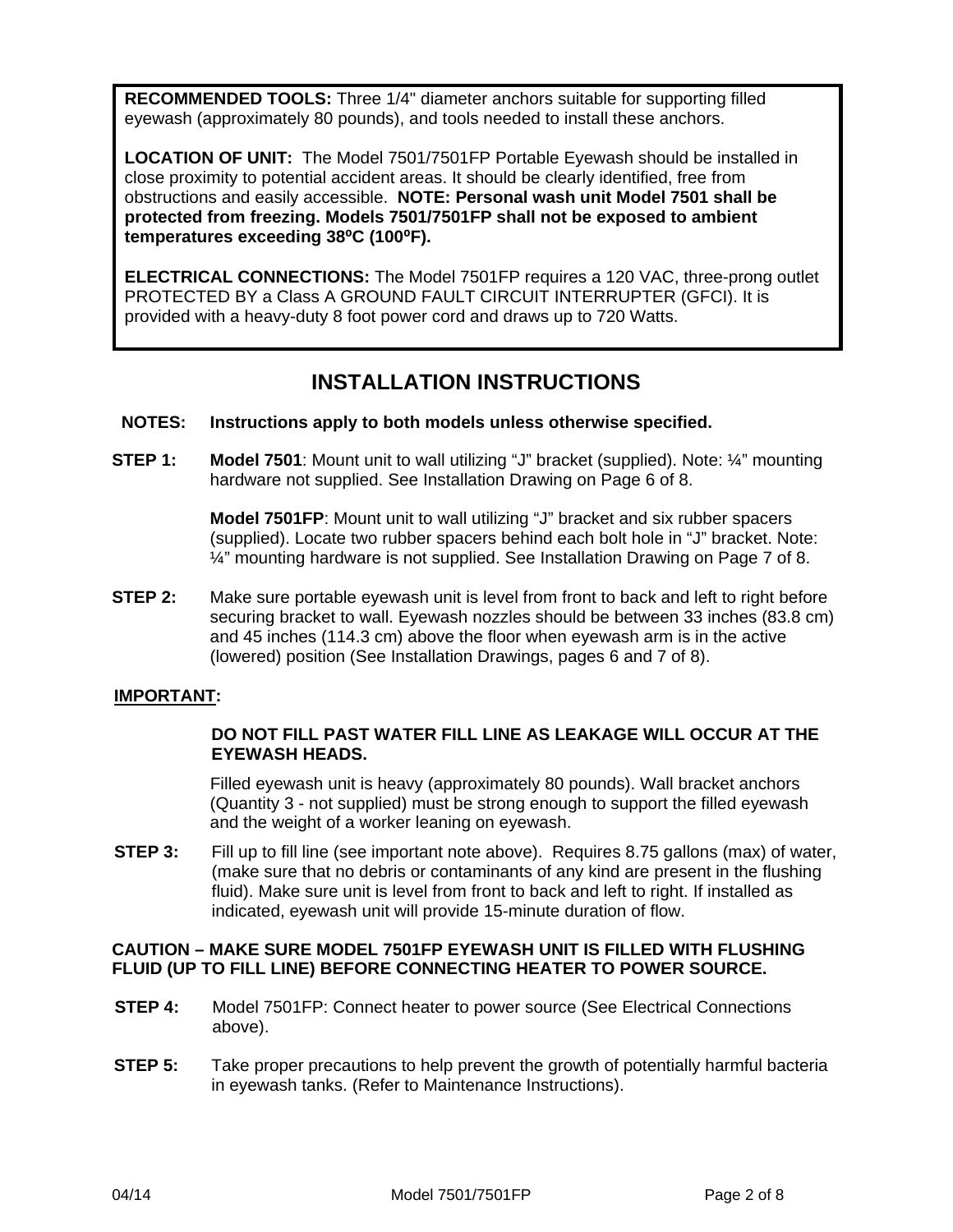# **OPERATING INSTRUCTIONS**

Instruct all employees in the use of this Emergency Eyewash. Personnel should be assigned to check eyewash liquid level daily.

- **STEP 1:** Lead patient to nearest eyewash station. Seconds can make the difference in preventing serious eye injury.
- **STEP 2:** Pull yellow eyewash arm firmly. Eyewash arm will drop to activate eyewash.
- **STEP 3:** Lower head until eyes enter eyewash stream. Use thumbs and forefingers to hold eyelids open. Flush for 15 minutes.
- **STEP 4:** Seek qualified medical attention immediately.

### **MAINTENANCE INSTRUCTIONS**

### **NOTE:**

- Customer must provide an inspection tag and maintain a record of inspection dates and type of maintenance performed (i.e. adding Sterile Antimicrobial Preservative Model 9082, etc.)
- Acanthamoeba survive mild chlorination and are commonly found in tap water. Sterile Antimicrobial Preservative Model 9082 will prevent the growth of Acanthamoeba. Hot water, 158º F (70º C) or hotter will destroy Acanthamoeba but must be allowed to cool prior to use in eyewash units.
- **STEP 1:** Self contained eyewash equipment shall be visually checked to determine if flushing fluid needs to be changed or supplemented. See STEP 3 for additional information regarding activated units.

**Frequency of inspection:** Depending on environmental conditions, visual inspections should be performed on either a daily, weekly or monthly basis as some water loss will occur due to natural evaporation process.

- **STEP 2:** Take proper precautions to help prevent the growth of potentially harmful bacteria in eyewash tanks. We recommend **either** of the following procedures:
	- **A.** Procedure 1: Use suitable Sterile Antimicrobial Preservative Model 9082 to help prevent the growth of bacteria in eyewash tank. Eyewash tank should be drained, flushed and refilled with clean potable water and Sterile Antimicrobial Preservative Model 9082 as directed by the preservative's manufacturer.
- **NOTE:** Disconnect Model 7501FP from power source before performing maintenance.
	- **B.** Procedure 2: Drain, flush and refill portable units with clean potable water at least once every week. Thoroughly cleanse tank at least once every month.
- **STEP 3:** After activating units for whatever reason, ensure the following steps are implemented:
	- **A.** Refill tank with potable water to the watermark line.
	- **B.** If water is discharged for any reason follow Procedure 1 or Procedure 2 of Step 2 above to ensure that water quality is maintained.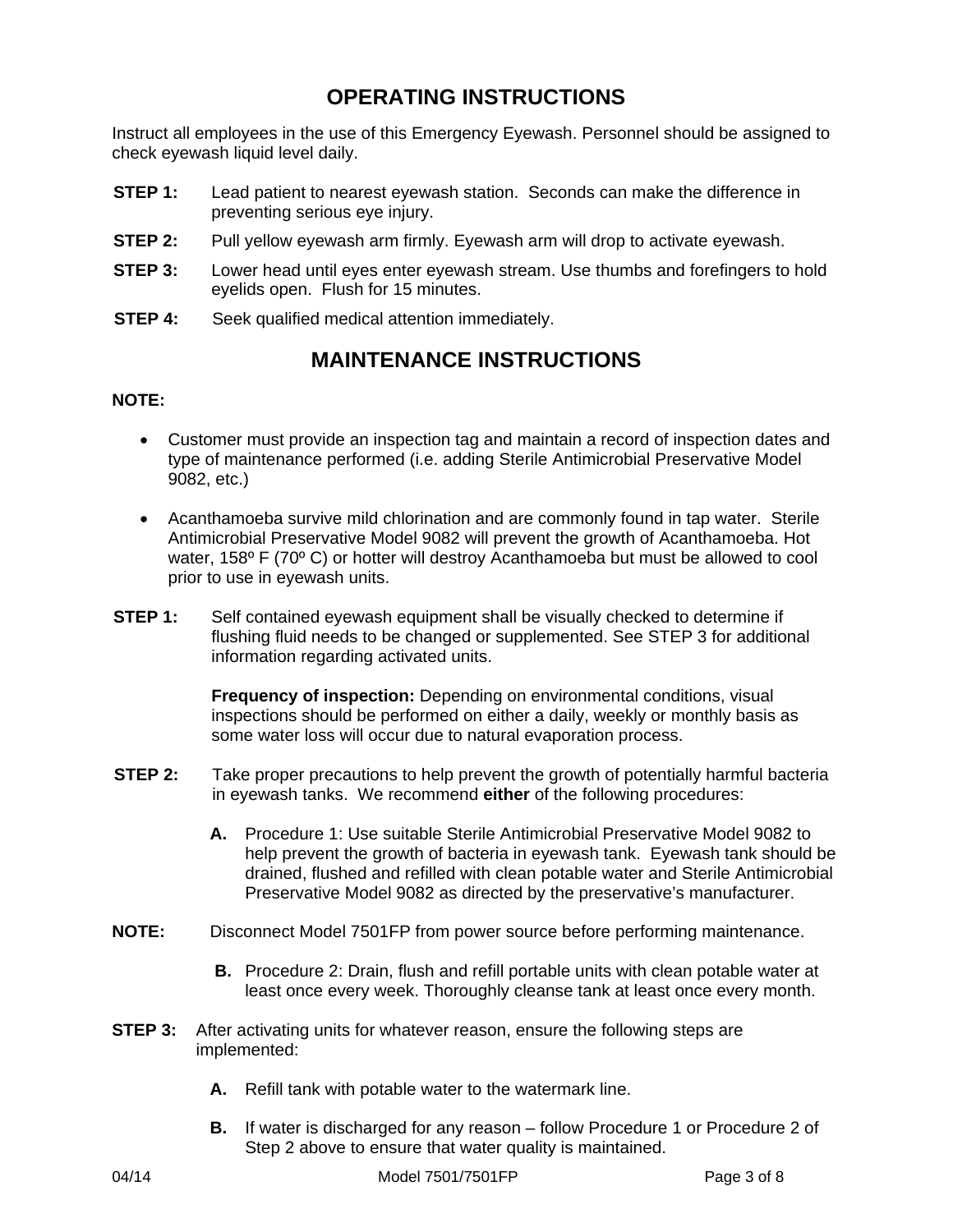| <b>TROUBLESHOOTING</b> |                                            |    |          |                                                                                                                                                                                                                                                                                                                                                                                                                                                                                                                                                                                                                                                                                                                                                                                       |  |  |  |  |  |  |  |  |
|------------------------|--------------------------------------------|----|----------|---------------------------------------------------------------------------------------------------------------------------------------------------------------------------------------------------------------------------------------------------------------------------------------------------------------------------------------------------------------------------------------------------------------------------------------------------------------------------------------------------------------------------------------------------------------------------------------------------------------------------------------------------------------------------------------------------------------------------------------------------------------------------------------|--|--|--|--|--|--|--|--|
|                        | <b>PROBLEM</b>                             |    |          | <b>REPAIR CHECKLIST</b>                                                                                                                                                                                                                                                                                                                                                                                                                                                                                                                                                                                                                                                                                                                                                               |  |  |  |  |  |  |  |  |
| 1.                     | No flow.                                   | 1. | a.<br>b. | Tank empty. Refill tank (8.75 gallons).<br>Obstruction in line or fitting. Clear<br>obstruction.                                                                                                                                                                                                                                                                                                                                                                                                                                                                                                                                                                                                                                                                                      |  |  |  |  |  |  |  |  |
| 2.                     | Poor flow from eyewash head(s).            | 2. | a.<br>b. | Tighten head assembly.<br>Check for obstructions. If necessary,<br>remove eyewash head(s), clean and<br>reassemble. To reassemble head, place<br>cap screw through head and thread into<br>head anchor two or three turns. Tilt head<br>assembly and work anchor legs into<br>eyewash armholes. Tighten assembly.<br>Check for leaks.                                                                                                                                                                                                                                                                                                                                                                                                                                                 |  |  |  |  |  |  |  |  |
| 3.                     | Water leak between joints or fittings.     | 3. | a.<br>b. | Pull hose off fitting. Smooth raised plastic<br>edge on center of fitting. Return hose and<br>hose clamp to original position.<br>Tighten hose clamp(s) with pliers.                                                                                                                                                                                                                                                                                                                                                                                                                                                                                                                                                                                                                  |  |  |  |  |  |  |  |  |
| 4.                     | Water leaking from eyewash heads.          | 4. | a.<br>b. | Check to see if water level has exceeded<br>water fill line (indicated on side of unit). If<br>so, remove excess water till fill line is<br>reached.<br>Make sure unit is level from front to back<br>and left to right.                                                                                                                                                                                                                                                                                                                                                                                                                                                                                                                                                              |  |  |  |  |  |  |  |  |
| 5.                     | Eyewash flows for less than 15<br>minutes. | 5. | a.       | Fill water level in eyewash tank even with<br>water fill line (indicated on side of unit.                                                                                                                                                                                                                                                                                                                                                                                                                                                                                                                                                                                                                                                                                             |  |  |  |  |  |  |  |  |
| 6.                     | <b>Excessive water loss</b>                | 6. | a.       | Check unit for leaks. Some loss due to<br>evaporation is normal.                                                                                                                                                                                                                                                                                                                                                                                                                                                                                                                                                                                                                                                                                                                      |  |  |  |  |  |  |  |  |
| 7.                     | Heater doesn't turn on. (Model<br>7501FP)  | 7. | a.       | Not plugged in or no power to plug.<br>Check GFCI and circuit breaker.                                                                                                                                                                                                                                                                                                                                                                                                                                                                                                                                                                                                                                                                                                                |  |  |  |  |  |  |  |  |
|                        |                                            |    | b.       | If ambient temperature is high and<br>doesn't allow the water temperature to<br>drop below 68°F (20°C) the heater may<br>not switch on. Heater settings are: Non-<br>adjustable thermostat preset to switch at<br>73°F ± 5°F (23° ± 3°C). Also, non-<br>adjustable hi-limit thermostat preset to<br>switch at $93^{\circ}F \pm 5^{\circ}F (34^{\circ} \pm 3^{\circ}C)$ . Test the<br>thermostat and heater function by<br>applying ice in a circular motion to both<br>thermostat locations. Apply ice to these<br>locations for approximately 3-5 minutes.<br>The external surface of the heater should<br>become warm to the touch when<br>operating properly. Thermostat locations<br>and general temperature check areas are<br>indicated on Installation Drawing page 8<br>of 8. |  |  |  |  |  |  |  |  |

© 2014 Haws $^{\circledR}$  Corporation – All Rights Reserved

HAWS<sup>®</sup> and other trademarks used in these materials are the exclusive property of Haws Corporation.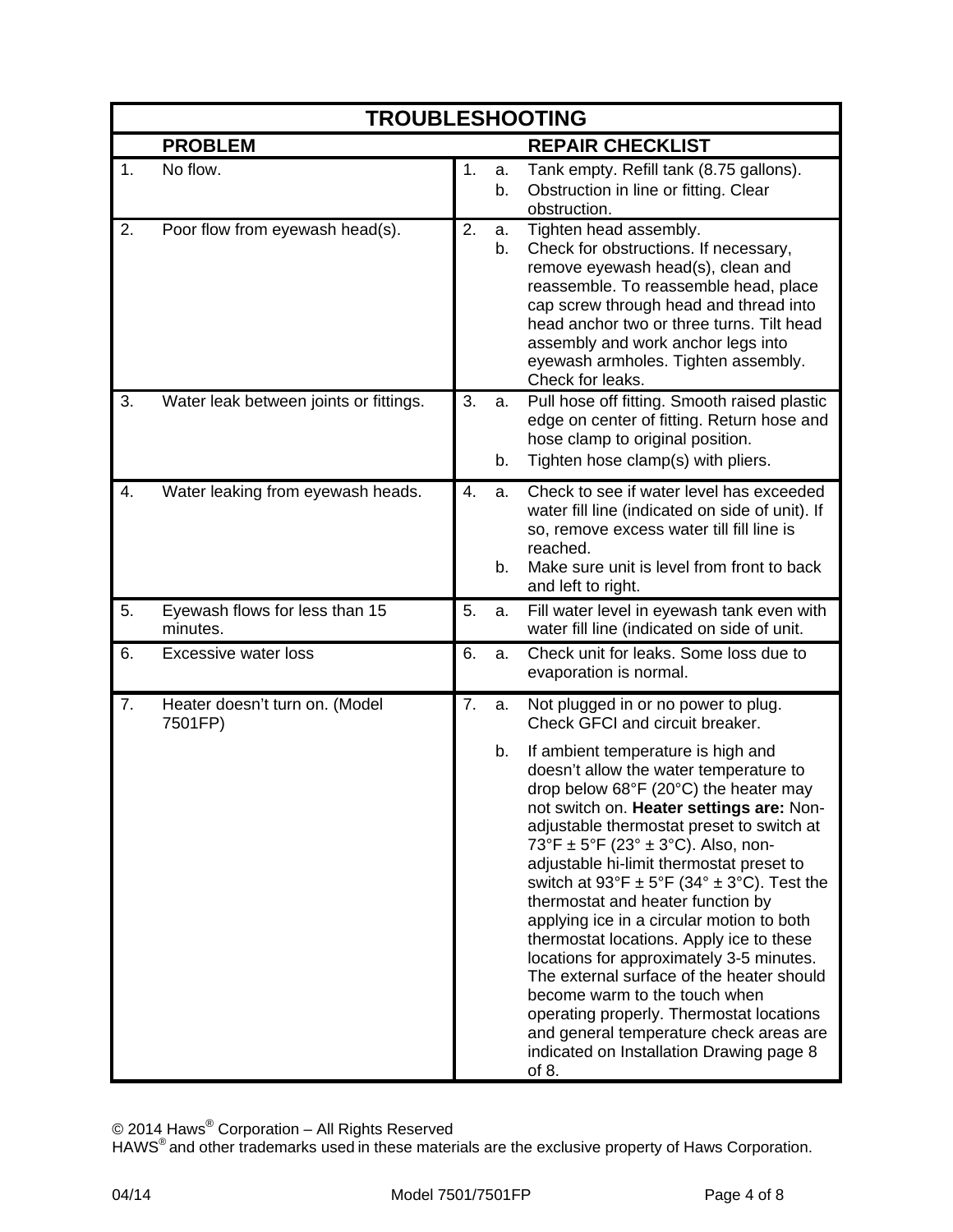

<code>HAWS</code>  $^{\circledR}$  and other trademarks used in these materials are the exclusive property of Haws Corporation.

PAGE 5 of 8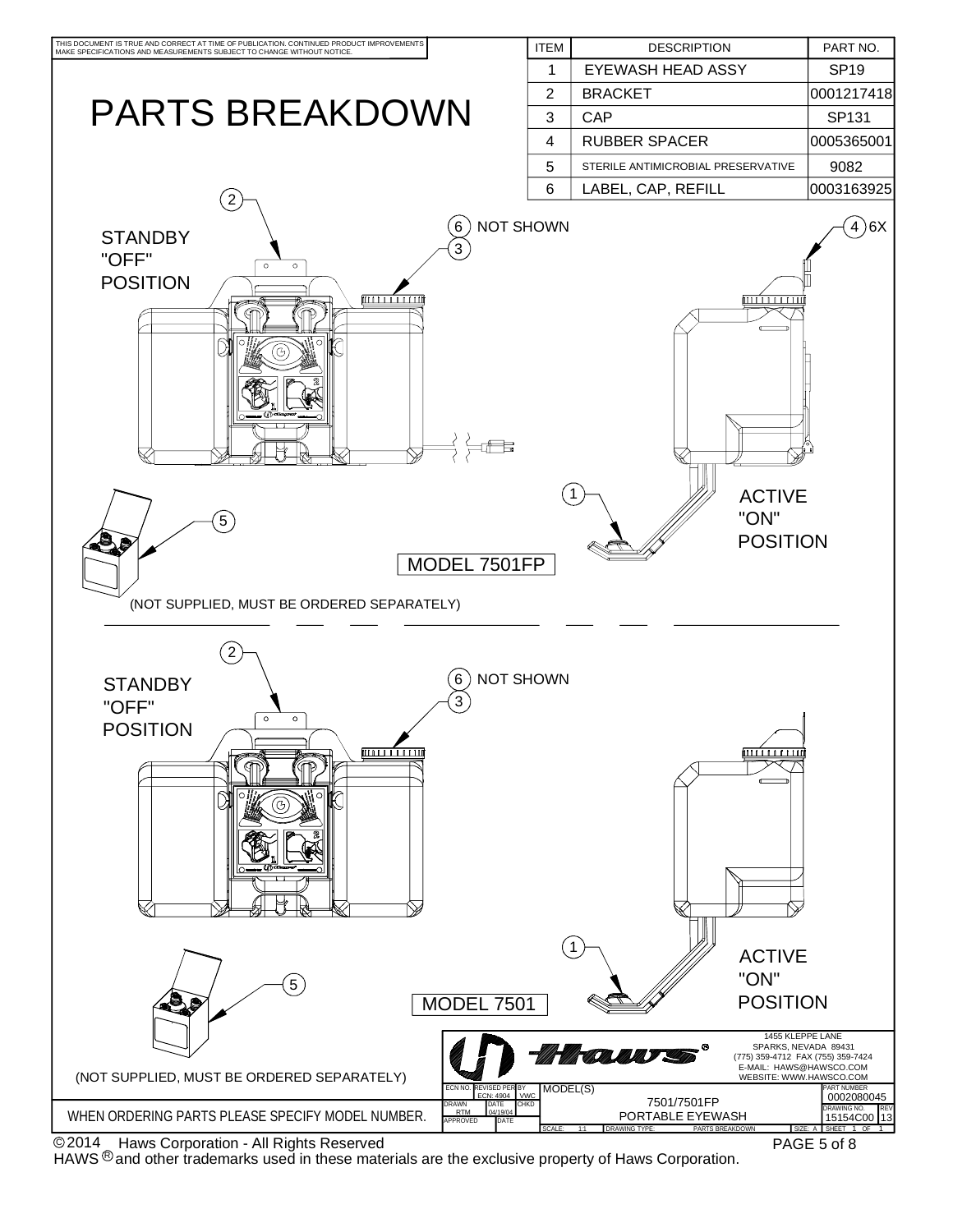

 Haws Corporation - All Rights Reserved.  $0.02014$  Haws Corporation - MI Rights Reserved. If  $X$ Wand other trademarks used in these materials are the exclusive property of Haws Corporation. ©2014 Haws Corporation - All Rights Reserved. HAWS® and other trademarks used in these materials are the exclusive property of Haws Corporation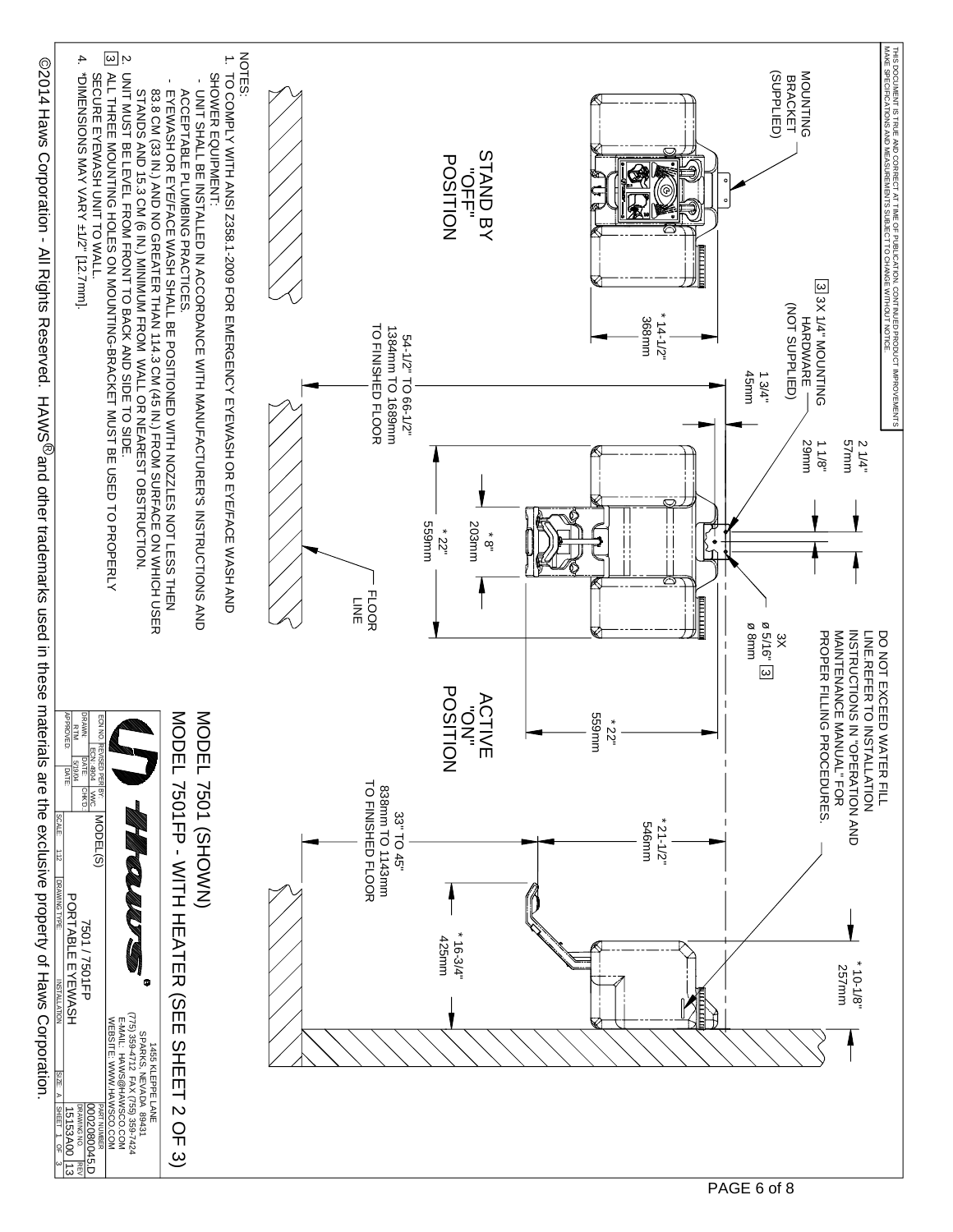| :<br><br>თ<br>(NOTES CONTINUED ON SHEET 3 OF 3)<br>** UNIT MUST BE FILLED WITH WATER BEFORE CONNECTING TO POWER SOURCE<br>* DINENSIONS MAY VARY +1/2" [12.7mm]                                                                                | 囚 LOCATE TWO 1/4" THICK SPACERS (QTY. 6 SUPPLIED) BEHIND EACH HOLE IN THE MOUNTING<br>BRACKET AS SHOWN.<br>SECURE EYEWASH UNIT TO WALL. | S SINT MUST BE LEVEL FROM FROM TO BOOF TO SIDE.<br>2. UNIT MUST BE LEVEL FROM FROM FROM TO BODE TO SIDE.<br>2. UNIT MUST BE LEVEL FROM FROM FROM FROM TILL THREE MOUNTING HOL FROM TILL THREE.<br>ALL THREE MOUNTING HOLES ON MOUNTING-BRACKET MUST BE USED TO PROPERLY<br>83.3 CM (33 IN.) AND NO GREATER THAN 114.3 CM (45 IN.) FROM SURFACE ON WHICH USER<br>STANDS AND 15.3 CM (6 IN.) MINIMUM FROM WALL OR NEAREST OBSTRUCTION<br>EYEWASH OR EYE/FACE WASH SHALL BE POSITIONED WITH NOZZLES NOT LESS THEN<br><b>ACCEPTABLE PLUMBING PRACTICES</b><br>UNIT SHALL BE INSTALLED IN ACCORDANCE WITH MANUFACTURE'S INSTRUCTIONS AND | <b>NOTES</b><br>TO COMPLY WITH ANSI Z358.1-2009 FOR EMERGENCY EYEWASH OR EYE/FACE WASH AND<br>SHOWER EQUIPMENT: | 1384mm TO 1689mm<br><b>TO FINISHED FLOOR</b><br>54 1/2" TO 66 1/2"<br>드<br>쥬 | <b>POSITION</b><br>Ō<br>ŢŢ<br>[uuu699]<br>52 <sup>1</sup> | STAND BY<br>[203mm]<br>$\frac{8}{10}$        |         | Q<br>$\overline{\circ}$<br>$\circ$<br>mana ami<br>$*14.5/8"$<br>[mm/22]<br>∞ | <b>BRACKET</b><br>MOUNTING<br>(SUPPLIED)<br>[mm2ɛ]<br>1/11<br><b>ø 5/16</b> "<br>ø 8mm<br>$\approx$ | 33 3X 1/4" MOUNTING<br>(NOT SUPPLIED)<br><b>HARDNARE</b><br>[uuu/9]<br>[29mm]<br>118 <sup>n</sup><br>21/4"                   | THIS DOCUMENT IS TRUE AND CORRECT AT TIME OF PUBLICATION. CONTINUED PRODUCT IMPROVEMENTS<br>MAKE SPECIFICATIONS AND MEASUREMENTS SUBJECT TO CHANGE WITHOUT NOTICE. |
|-----------------------------------------------------------------------------------------------------------------------------------------------------------------------------------------------------------------------------------------------|-----------------------------------------------------------------------------------------------------------------------------------------|-------------------------------------------------------------------------------------------------------------------------------------------------------------------------------------------------------------------------------------------------------------------------------------------------------------------------------------------------------------------------------------------------------------------------------------------------------------------------------------------------------------------------------------------------------------------------------------------------------------------------------------|-----------------------------------------------------------------------------------------------------------------|------------------------------------------------------------------------------|-----------------------------------------------------------|----------------------------------------------|---------|------------------------------------------------------------------------------|-----------------------------------------------------------------------------------------------------|------------------------------------------------------------------------------------------------------------------------------|--------------------------------------------------------------------------------------------------------------------------------------------------------------------|
| DRAWN:<br>P. FISCHER<br>APPROVED:<br>ECN <sup>1</sup><br>$\leq$<br>.  REVISED PER BY:<br>  ECN: 4904   VWC<br> ECN: 4904   VWC<br>  DATE:   PATE:<br><b>SCALE:</b> 1:12<br>MODEL(S)<br>DRAWING TY<br>PORTABLE EYEWASH<br><b>7501 / 7501FP</b> | Θ                                                                                                                                       | NODEL 7501FP - WITH HEATER (SHONN)<br>NODEL 7501 (SEE SHEET 1 OF 3)                                                                                                                                                                                                                                                                                                                                                                                                                                                                                                                                                                 |                                                                                                                 | <b>FLOOR</b><br><b>TO FINISHED FLOOR</b><br>838mm TO 1143mm<br>33" TO 45"    | <b>POSITION</b><br>$\vec{Q}$                              | <b>ACTIVE</b>                                | [mm8sg] | (120VAC, 60Hz, 720W)<br>** 8'POWER CORD<br>22"<br>[uuug+s]<br>211/2"         | $\omega$                                                                                            | INSTRUCTIONS IN "OPERATION AND<br>MAINTENANCE MANUAL" FOR<br>PROPER FILLING PROCEDURES.<br><b>INE. REFER TO INSTALLATION</b> | <b>DO NOT EXCEED WATER FILL</b>                                                                                                                                    |
| <b>NOILATILATION</b><br><b>SIZE:</b><br>$\geq$<br><b>Previving NO.</b> REV<br>15153A00 13<br><u>1 SHEET 2 OF 3</u><br>0002080045.D<br>PART NUMBER                                                                                             | B A45S KLEPPE LANG<br>SPAGS ALEPPE LANG<br>SPAGA 112 FAX (756) 359-7424<br>E-MAIL: HAWS@HAWSCO.COM<br>WEBSITE: WWW.HAWSCO.COM           |                                                                                                                                                                                                                                                                                                                                                                                                                                                                                                                                                                                                                                     |                                                                                                                 | [437mm]                                                                      | 173/16"                                                   | <b>FOR HEATER DETAIL</b><br>SEE SHEET 3 OF 3 |         |                                                                              | <b>1/4" THICK</b><br>SPACERS<br>$\overline{4}$                                                      | $*101/2"$<br>[267mm]                                                                                                         |                                                                                                                                                                    |

 Haws Corporation - All Rights Reserved.  $\rm 50214$  Haws Corporation -  $\rm \Sigma$  TRights Reserved.  $\rm \pm$  NAWS  $\rm \odot$  and other trademarks used in these materials are the exclusive property of Haws Corporation. ©2014 Haws Corporation - All Rights Reserved. HAWS<sup>®</sup>and other trademarks used in these materials are the exclusive property of Haws Corporation.